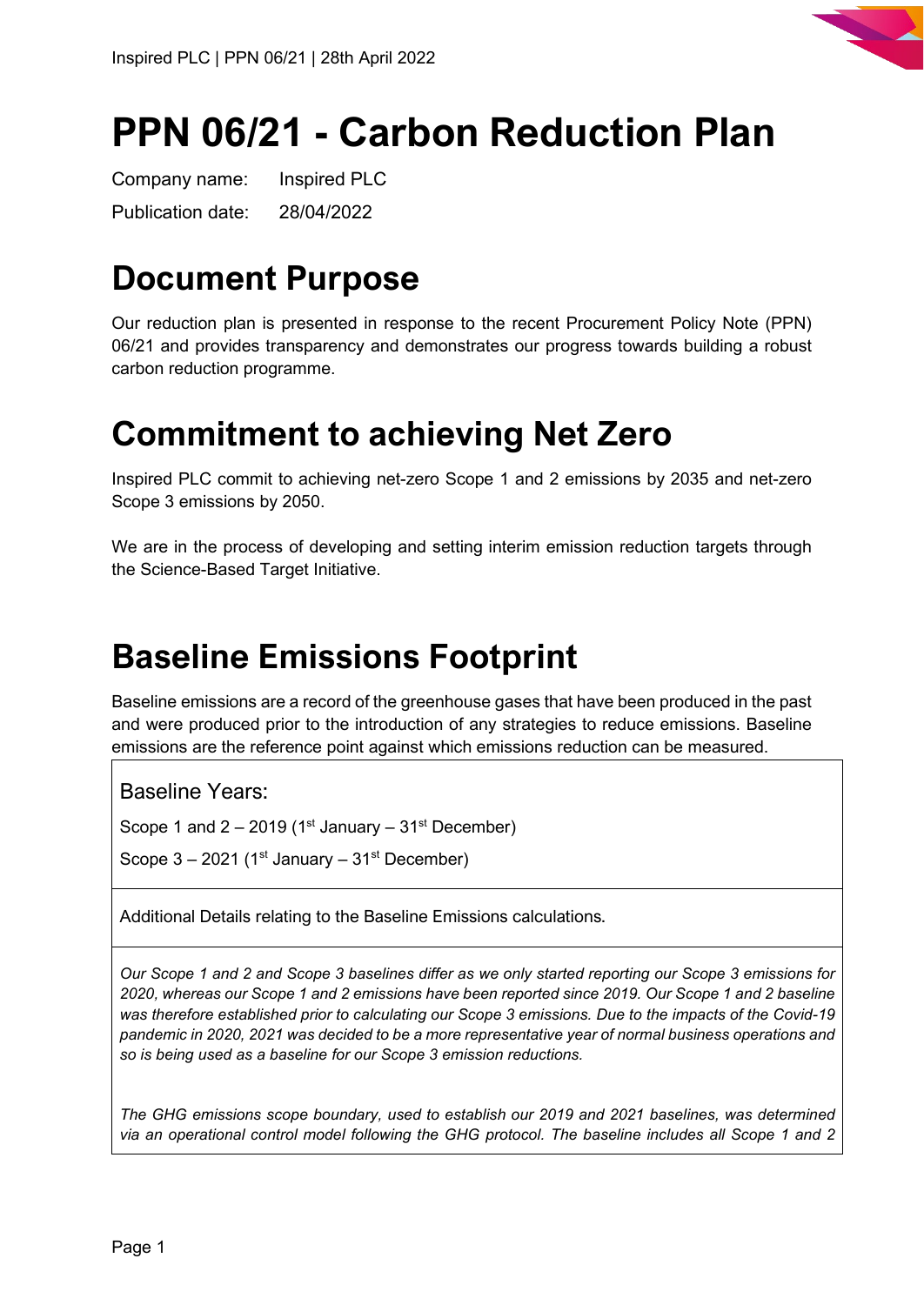*emissions in accordance with SECR requirements. Scope 3 emissions have been calculated as per the Greenhouse Gas Protocol Corporate Value Chain (Scope 3) Standard Guidance.* 

| Baseline year emissions:             |                                                                                                                                                                                                                                                                                                                                                                                                                                                                                                                                                                                |  |
|--------------------------------------|--------------------------------------------------------------------------------------------------------------------------------------------------------------------------------------------------------------------------------------------------------------------------------------------------------------------------------------------------------------------------------------------------------------------------------------------------------------------------------------------------------------------------------------------------------------------------------|--|
| <b>EMISSIONS</b>                     | TOTAL (tCO <sub>2</sub> e)                                                                                                                                                                                                                                                                                                                                                                                                                                                                                                                                                     |  |
| Scope 1 (2019)                       | 73.6 <sup>1</sup> (location-based)                                                                                                                                                                                                                                                                                                                                                                                                                                                                                                                                             |  |
| Scope 2 (2019)                       | 236 (location-based)                                                                                                                                                                                                                                                                                                                                                                                                                                                                                                                                                           |  |
| Scope 3 (2021)<br>(Included Sources) | 16,111<br>1: Purchased Goods and Services Total<br>5,860<br>2. Capital goods<br>192<br>3. Fuel-related emissions<br>63<br>4. Upstream Transportation and Distribution 56<br>5. Waste generated in operations<br>-1<br>6. Business travel<br>146<br>226<br>7. Employee commuting<br>8. Upstream leased assets N/A<br>9. Downstream Transportation and Distribution<br>N/A<br>10. Processing of sold products<br>N/A<br>11. Use of sold products<br>$9,567^2$<br>12. End of life treatment of sold products<br>1<br>13. Downstream leased assets<br>N/A<br>14. Franchises<br>N/A |  |
|                                      | 15. Investments<br>N/A                                                                                                                                                                                                                                                                                                                                                                                                                                                                                                                                                         |  |
| <b>Total Emissions</b>               | 16,605 (location-based)                                                                                                                                                                                                                                                                                                                                                                                                                                                                                                                                                        |  |

<span id="page-1-0"></span><sup>1</sup> Transport emissions reported in our 2019 SECR cover only emissions from our grey fleet as we had no company owned vehicles in 2019 – these emissions have therefore not been included in our Scope 1 baseline.

<span id="page-1-1"></span><sup>2</sup> Inspired provides energy and carbon reduction solutions to its clients including LED, energy efficient gas boilers and air source heat pumps. In accordance with the GHG protocol, Inspired records the energy consumed by the equipment sold as part of these solutions under Category 11. Although these products consume energy during their use, their emissions are substantially lower than their less efficient counterparts and deliver an overall carbon reduction. We expect our Category 11 emissions to increase as we help more customers to reduce their emissions footprint.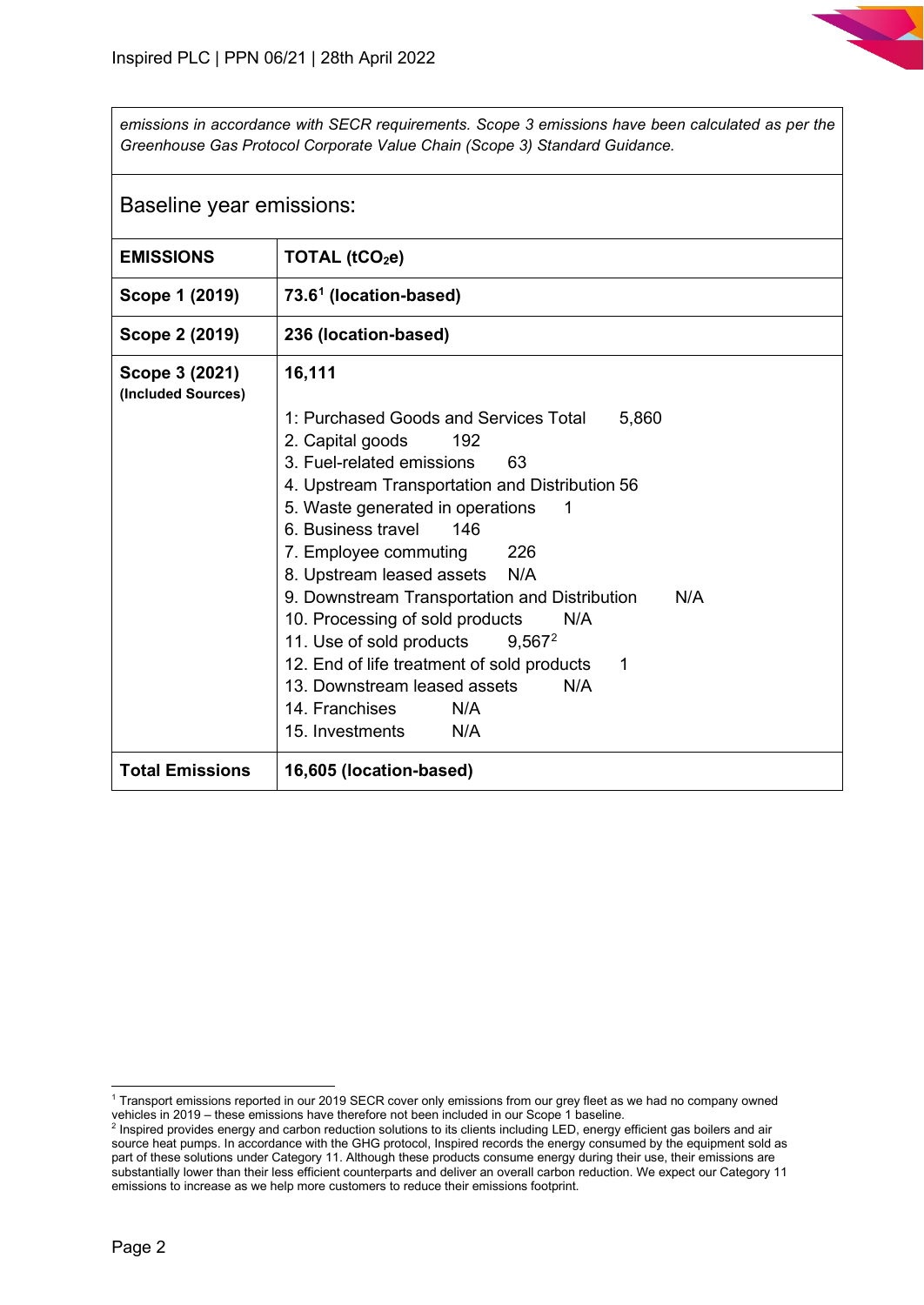

## **Current Emissions Reporting**

The table below summarises our emissions by Scope for the most recent reporting period; 1st January  $2021 - 31$ <sup>st</sup> December 2021.

| <b>EMISSIONS</b>              | TOTAL $(tCO2e)$                                                                                                                                                                                                                                                                                                                                                                                                                                                                                                                                                                                         |
|-------------------------------|---------------------------------------------------------------------------------------------------------------------------------------------------------------------------------------------------------------------------------------------------------------------------------------------------------------------------------------------------------------------------------------------------------------------------------------------------------------------------------------------------------------------------------------------------------------------------------------------------------|
| Scope 1                       | 105 (location-based)<br>40 (market-based) $3$                                                                                                                                                                                                                                                                                                                                                                                                                                                                                                                                                           |
| Scope 2                       | 74 (location-based)<br>0 (market-based)                                                                                                                                                                                                                                                                                                                                                                                                                                                                                                                                                                 |
| Scope 3<br>(Included Sources) | 16,111<br>1: Purchased Goods and Services Total<br>5,860<br>2. Capital goods<br>192<br>3. Fuel-related emissions<br>63<br>4. Upstream Transportation and Distribution 56<br>5. Waste generated in operations<br>1<br>6. Business travel<br>146<br>7. Employee commuting<br>226<br>8. Upstream leased assets N/A<br>9. Downstream Transportation and Distribution<br>N/A<br>10. Processing of sold products<br>N/A<br>11. Use of sold products<br>$9,567^2$<br>12. End of life treatment of sold products<br>1<br>13. Downstream leased assets<br>N/A<br>14. Franchises<br>N/A<br>N/A<br>15. Investments |
| <b>Total Emissions</b>        | 16,290 (location-based)<br>16,151 (market-based)                                                                                                                                                                                                                                                                                                                                                                                                                                                                                                                                                        |

<span id="page-2-0"></span><sup>3</sup> BEIS 2021 biomethane conversion factor used to convert purchased RGGOs to Scope 1 market-based emissions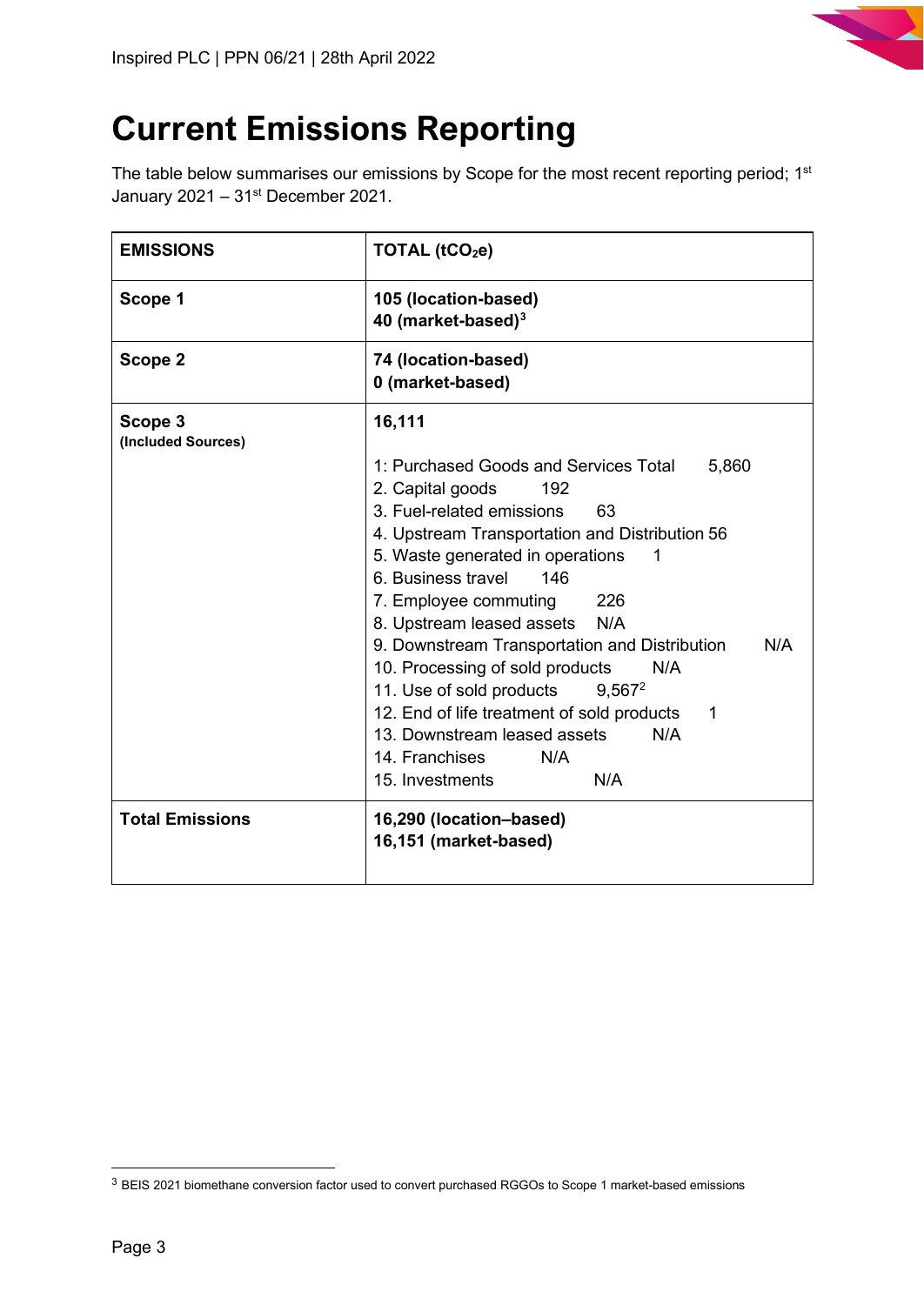

## **Emissions reduction targets**

Inspired PLC aims to achieve net-zero<sup>4</sup> Scope 1 and 2 emissions by 2035, compared to a 2019 baseline. We are then aiming to achieve net-zero<sup>4</sup> Scope 3 emissions by 2050, compared to a 2021 baseline. We have an interim target to achieve a 50% reduction in our Scope 1 and 2 emissions by 2030, compared to a 2019 baseline.

We are currently in the process of developing and submitting emission reduction targets to the Science-Based Target Initiative for validation.



*Progress against our Scope 1 and 2 targets can be seen in the graph below[5](#page-3-1) :*

*Our baseline emissions[6](#page-3-2) and Scope 3 target can be seen in the graph below:*



<span id="page-3-0"></span><sup>4</sup> To achieve net-zero we are aiming for an at least 90% reduction in absolute emissions compared to our base year – any residual emissions will be offset with carbon sequestration offsets, as per the Science-Based Targets Initiative's Net-Zero Standard guidance.<br><sup>5</sup> The Scope 1 and 2 forecast baseline takes into account projected changes in the UK's electricity grid emissions factor based

<span id="page-3-1"></span>on the BEIS 'UK's power producers emissions intensity' forecast. No change is assumed in the actual consumption of gas and electricity by Inspired.

<span id="page-3-2"></span><sup>6</sup> The baseline forecast assumes to change in the level of Scope 3 emissions associated with Inspired.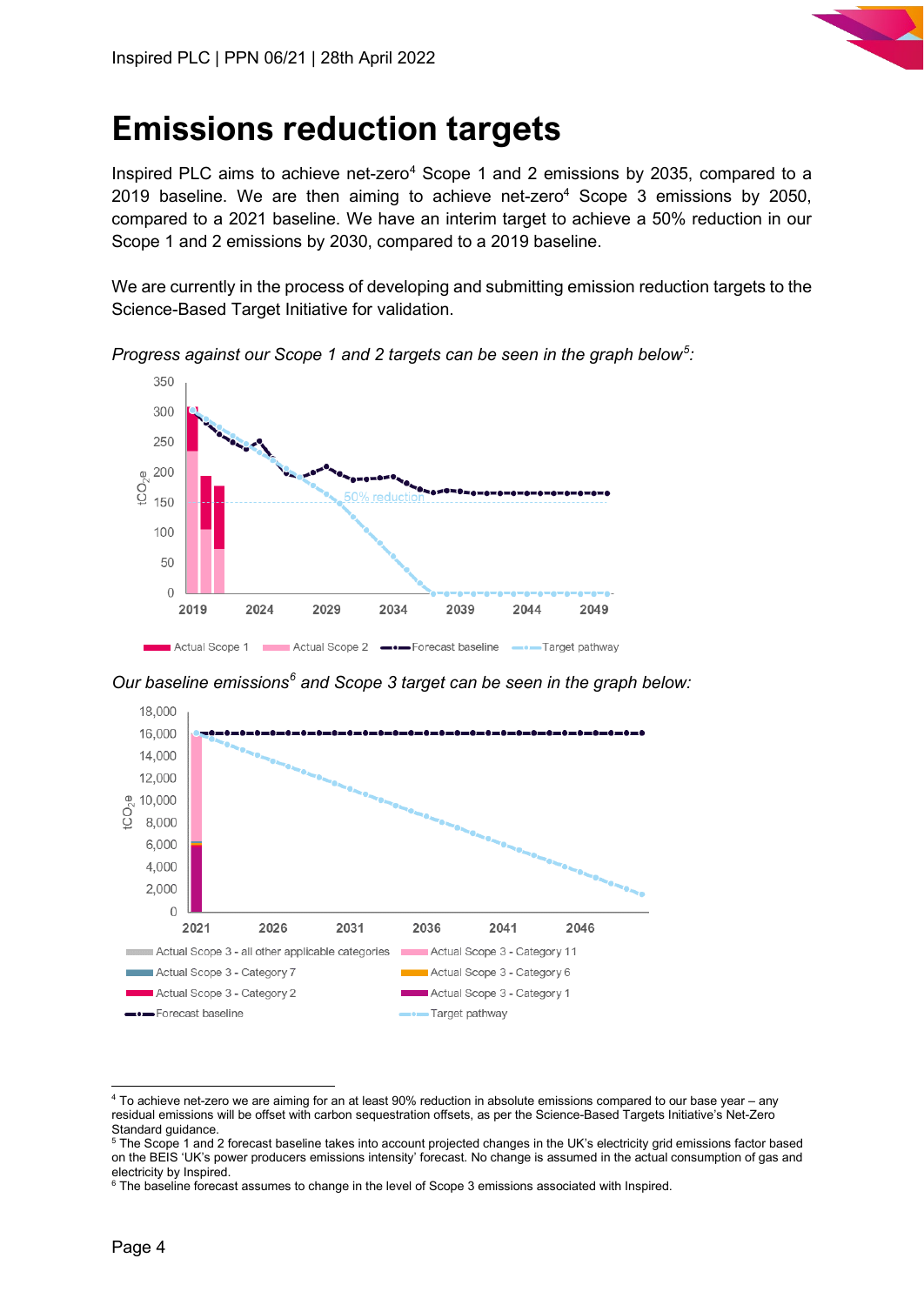

## **Carbon Reduction Projects**

## Completed Carbon Reduction Initiatives

The following environmental management measures and projects have been completed or implemented since the 2019 Scope 1 and 2 baseline. The carbon emission reduction achieved by these schemes equate to 130tCO<sub>2</sub>e, a 42% reduction against the 2019 baseline and the measures will be in effect when performing the contract.

The following environmental management measures and projects have been completed or implemented since the 2019 baseline:

- **Scope 3 (supply chain) inventory has been undertaken** in order to understand the full extent of Inspired's carbon emissions, taking into account the supply chain of our operations.
- **Heating and cooling controls have been reviewed** over the reporting year, with the implementation of tamper-proof controls in the occupied office spaces. This ensures that heating and cooling is not operational outside of standard office occupation hours, or operating at temperatures in excess of the required level of service.
- **Environmental Social Governance (ESG) performance has been emphasised** throughout all business operations throughout 2021. Sustainable Development Goals (SDGs) achievement has been introduced throughout business operations, with voluntary tracking for all employees through our app (SDGMe), highlighting where staff can support sustainability in their professional and personal lives. We have also published our TCFD and ESG performance voluntarily for 2020, and will continue to publish this alongside our annual accounts moving forwards.
- **Net-Zero targets have been set for the business** in accordance with the principles of the Science-Based Targets Initiative (SBTi), alongside aligning our strategy with the UK Government's Nationally Determined Contribution (NDC) to pursue efforts towards limiting global warming to below 2°C, ideally to a maximum of 1.5°C.
- **Completion of an LED refit** to the Kirkham and Burgess Hill offices, along with installation of motion sensors to reduce out-of-hours consumption. Motion sensors for lighting have been installed across the portfolio as far as has been permitted by landlords
- **Completion of a HVAC refit to the Kirkham office,** which included ensuring that all plant underwent a controls optimisation process, ensuring that plant is not operational outside of the office operating hours.
- **Purchasing policy for office equipment,** as the use of office equipment such as PCs, VDUs, printers etc. are a significant proportion of the energy demand of the group's offices. In efforts to mitigate this as far as possible, the group has in place a purchasing policy for replacement of equipment of this type, ensuring that all installed equipment within the offices of the group is of a high efficiency level e.g. has obtained Energy Star certification.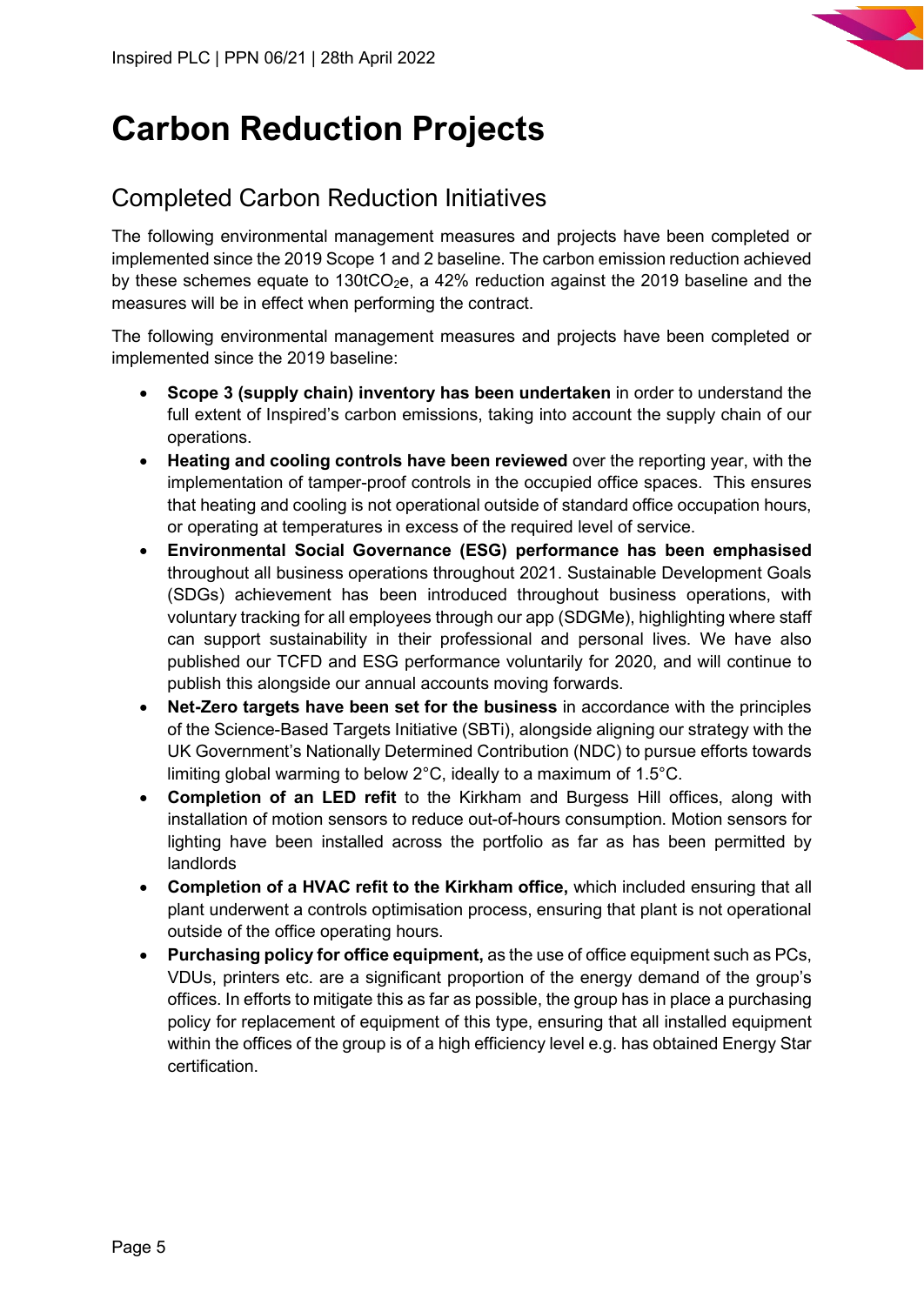

### Identified opportunities considered for implementation.

In the future we hope to implement further measures such as:

- **Installation of automatic meter reading (AMR) meters** to be implemented throughout the portfolio. This will improve the data quality of consumption measured by Inspired for reporting and allow for monitoring and targeting to be undertaken to further reduce out-of-hours and unnecessary energy consumption.
- **LED refit in offices currently utilising fluorescent lighting**.
- **Controls optimisation across the office portfolio**.
- **Creation and implementation of a travel policy** encouraging the use of public transportation and available technology for virtual meetings to reduce the business travel emissions, through the use of company and personal vehicles, of group employees.
- **Validation of our emissions reduction targets by the Science-Based Targets Initiative (SBTi),** to cover near-term Scope 1 and 2 absolute reduction targets as well as Scope 3 targets such as supplier engagement targets (to action emissions from Categories 1, 2 and 4) and intensity reduction targets (to action emissions from Category 11)

## **Declaration and Sign Off**

This Carbon Reduction Plan has been completed in accordance with PPN 06/21 and associated guidance and reporting standard for Carbon Reduction Plans.

Emissions have been reported and recorded in accordance with the published reporting standard for Carbon Reduction Plans and the GHG Reporting Protocol corporate standard<sup>[7](#page-5-0)</sup> and uses the appropriate [Government emission conversion factors for greenhouse gas](https://www.gov.uk/government/collections/government-conversion-factors-for-company-reporting)  [company reporting](https://www.gov.uk/government/collections/government-conversion-factors-for-company-reporting)<sup>[8](#page-5-1)</sup>.

Scope 1 and Scope 2 emissions have been reported in accordance with SECR requirements, and Scope 3 emissions have been reported in accordance with the published reporting standard for Carbon Reduction Plans and the Corporate Value Chain (Scope 3) Standard<sup>[9](#page-5-2)</sup>.

This Carbon Reduction Plan has been reviewed and signed off by the board of directors (or equivalent management body).

#### **Signed on behalf of the Supplier:**

Date: 28<sup>th</sup> April 2022

<span id="page-5-1"></span><span id="page-5-0"></span><sup>7</sup> https://ghgprotocol.org/corporate-standard<br><sup>8</sup> https://www.gov.uk/government/collections/government-conversion-factors-for-company-reporting<br><sup>9</sup> https://ghgprotocol.org/standards/scope-3-standard

<span id="page-5-2"></span>